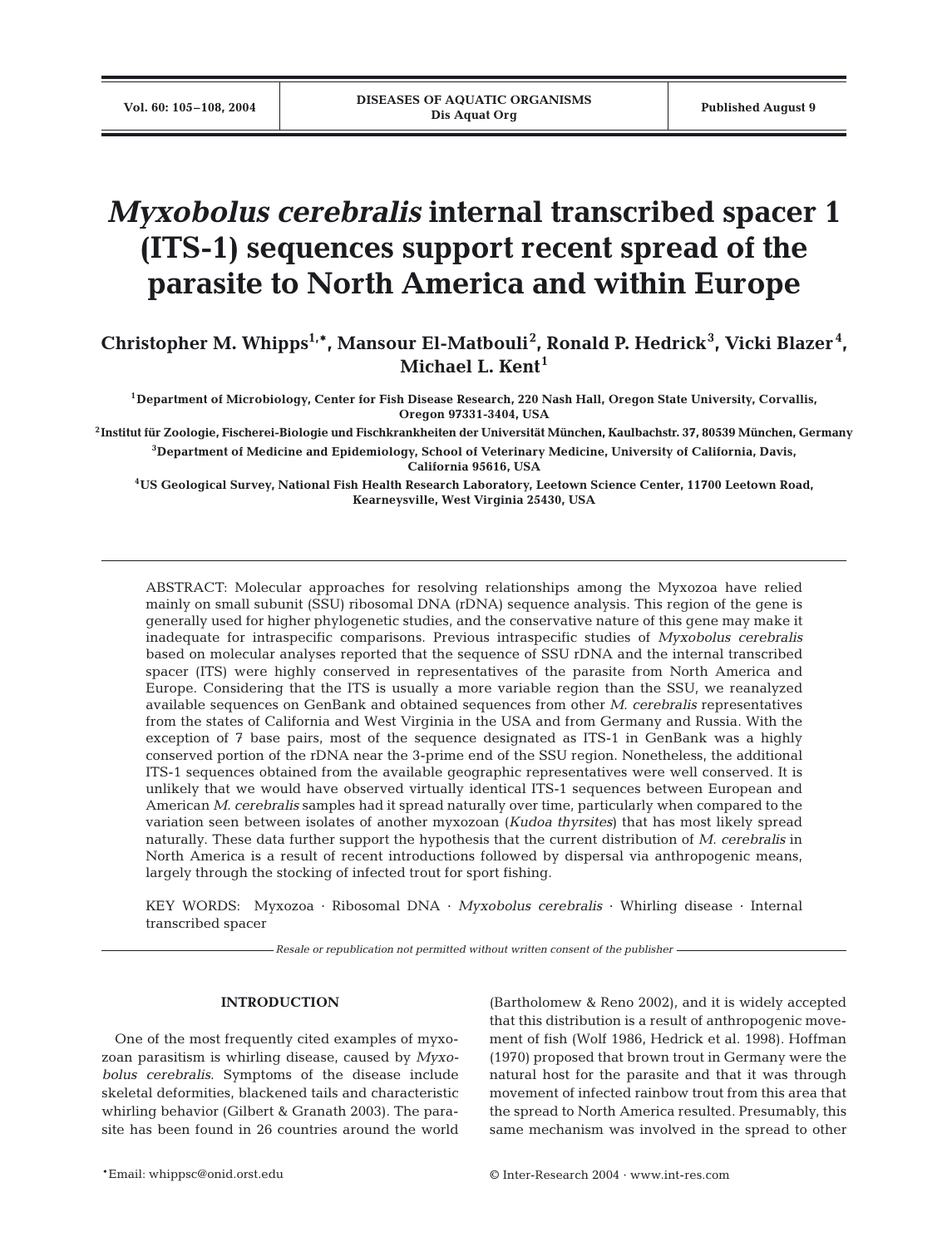countries such as New Zealand and South Africa. Determining whether population structure exists for this parasite, and therefore genetically distinct populations, may be important in the identification of potential hot spots as reservoirs of infection, especially within the USA. *M. cerebralis* has been observed in 22 states in the USA (Bartholomew & Reno 2002) and there is great concern for wild trout populations as this parasite becomes enzootic in streams where fish were previously uninfected.

## **MATERIALS AND METHODS**

Molecular approaches for resolving relationships among the Myxozoa have relied mainly on small subunit (SSU) ribosomal DNA (rDNA) sequence analysis (Kent et al. 2001). The conservative nature of this gene, however, may make it inadequate for intraspecific comparison. Generally, the internal transcribed spacer (ITS) regions of the rDNA are usually much more variable than the SSU, and are therefore useful for intraspecific comparisons (van Herwerden et al. 2000). Andree et al. (1999) compared the SSU and ITS sequences from representatives of *Myxobolus cerebralis* from Germany, West Virginia, and California and reported that there were more sequence differences within the SSU than in the ITS.

To verify this result, we reexamined the ITS-1 sequences of Andree et al. (1999) (GenBank accession numbers AF115256–AF115260) using the basic local alignment search tool (BLAST) (Altschul et al. 1990) and sequence alignments. Searches were conducted in GenBank using the nucleotide-nucleotide BLAST. Sequence alignments of the above *Myxobolus cerebralis* sequences to metazoan rDNA were performed in Clustal X (Thompson et al. 1997) using the following sequences: *Kudoa thyrsites* (AY078430), *Homo sapiens* (HSU13369), *Drosophila melanogaster* (M21017), *Aurelia aurita* (AY039208), *Oncorhynchus mykiss* (AF308735).

The best matches with the BLAST were the SSU sequence of several myxozoans and other invertebrate taxa. We verified these results with our SSU rDNA alignments (Fig. 1). Clearly, a majority of the sequence identified as ITS-1 by Andree et al. (1999) (all but 7 base pairs, bp) corresponds to the highly conserved 3-prime region of the SSU rDNA. These results prompted us to reexamine the ITS region of *Myxobolus cerebralis*.

The DNA from actinospore (triactinomyxon) and myxospore stages of *Myxobolus cerebralis* or from tissues of infected rainbow trout were obtained from the following locations: actinospores in 95% ethanol from California and Russia, rainbow trout heads from West Virginia, and myxospore DNA from Germany. For polymerase chain reactions (PCR), DNA was extracted via the DNeasy Tissue kit (QIAGEN), or individual actinospores were collected for direct use in PCR reactions. The ITS-1, 5.8S, and ITS-2 region from the California *M. cerebralis* was amplified in a PCR reaction using standard conditions (Whipps et al. 2003) with the following primers. Primer Mc18S1F (5' AAT ACG CTG GGA TCG ATG) was complementary to the 3-prime region of the SSU and used with the reverse primer 28S1R (5' GTG TTT CAA GAC GGG TCG), a general large subunit (LSU) primer of Whipps et al. (2004). The resulting 1670 bp fragment was cloned into plasmids (QIAGEN) and 3 clones were sequenced in both directions.

#### **RESULTS AND DISCUSSION**

Clone sequences were almost identical and have been deposited in GenBank (AY479922–AY479924). Start and stop positions (Fig. 2) of ITS-1, 5.8S and ITS-2 regions were approximated from alignments of SSU, 5.8S and LSU sequences of a broad range of metazoan taxa. The ITS-1 sequence was approximately 410 bp long with an AT content of 65% (as opposed to a 50% AT content in the SSU). From *Myxobolus cerebralis* ITS-1 clone sequences, we observed 3 variable nucleotide positions and a single insertion-deletion (indel), representing a sequence variability of 1.7% between clones from a single sample. The 5.8S rDNA was 176

|  | Mc 122 AAAGTCGTAACAAGGTTTCCGTAGGTGAACCTGCGGAAGGATCATCgacattt 175 |  |
|--|------------------------------------------------------------------|--|
|  |                                                                  |  |
|  |                                                                  |  |
|  |                                                                  |  |
|  |                                                                  |  |
|  |                                                                  |  |

Fig. 1. Alignment of 3-prime end of small subunit (SSU) ribosomal DNA (rDNA) to *Myxobolus cerebralis* (Mc) sequence of Andree et al. (1999) (AF115256), illustrating its identity to this highly conserved region. Other taxa in alignment were: Kt, *Kudoa thyrsites* (AY078430); Dm, *Drosophila melanogaster* (M21017); Hs, *Homo sapiens* (HSU13369); Om, *Oncorhynchus mykiss* (AF308735); and Aa, *Aurelia aurita* (AY039208). ITS-1 start indicated by lowercase letters in **bold**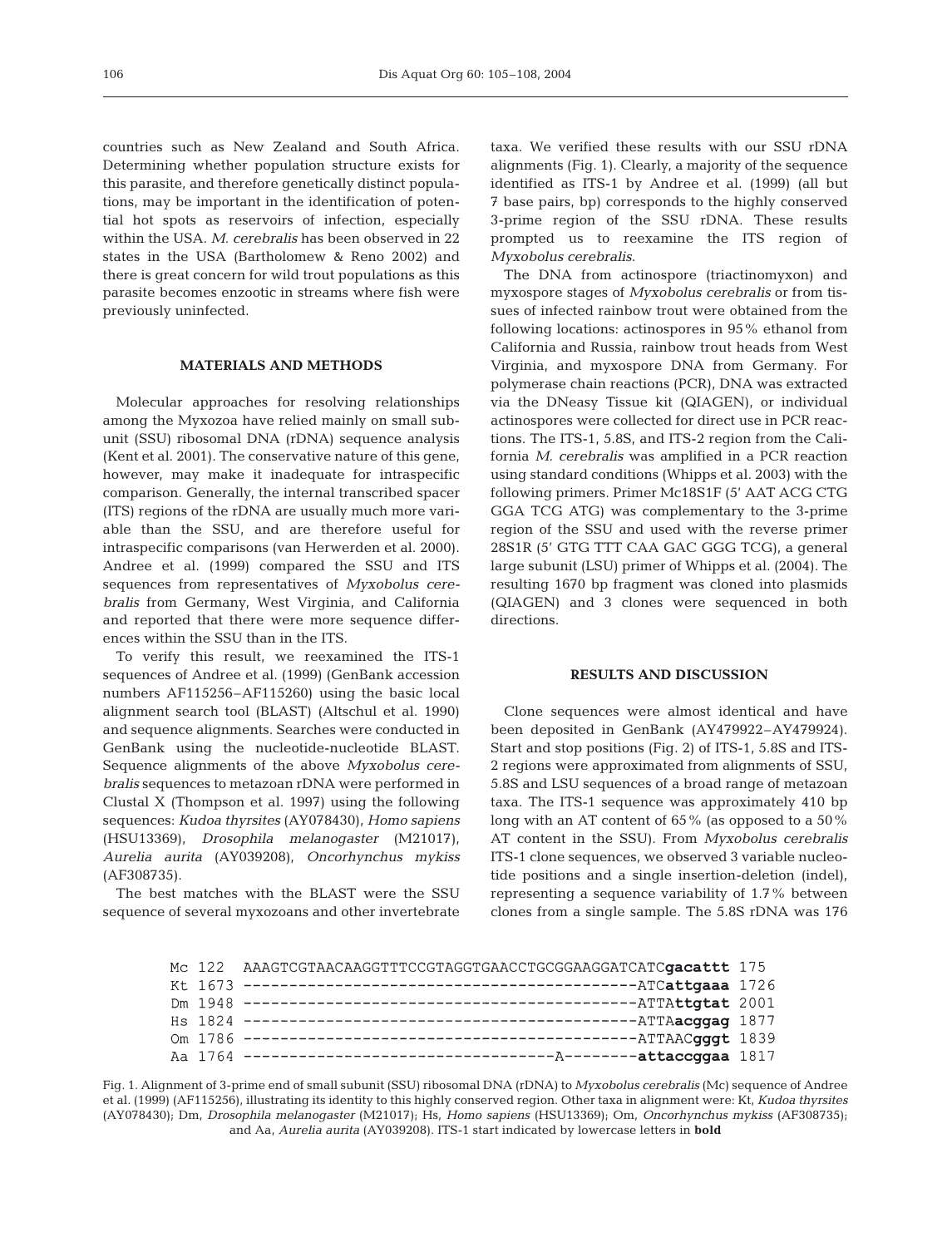```
CCTI = -\sqrt{2}MC18S1F---------\mathbf{1}AATACGCTGG GATCGATGTA AAATGGTGCA ATTTCGAGGR AGTAAAAGTC GTAACAAGGT
                                                                         60ITS-1--61
    TTCCGTAGGT GAACCTGCGG AAGGATCatt gacgttttac acaaacattt tgtacgttgt 120
    acgtattatt cgagaaatta catctgttgc tgragctgtg tctcagacta gttgaggaga
121
                                                                         180
181
    gtcgcattac gagaaagcat tcttctagtc gcttcagcaa cacagagaaa tcaagacgac
                                                                          240ctccactttt aatataaatc actgagagta gactacttat ttcgtctatt tctgttygac
                                                                          300241
     attgatgaga caatagtgaa ctttagagta atattagtct ttgtttttgt gaatttttaa
                                                                          360
301tcgtgttgta taaagctgtt gtgtttataa aatgtgaatg ataagtattt cctgttcgtt
                                                                          420
361
421
     gagtatatgt gtaatgcgtg tattcaamgt ttaggggtgc tctattttca cagagtgaga
                                                                          480
                              5.8S--481
     ttttacqaqt tqatatatat attCATAACC ATTAACGGTG GATCACTTGG CTCGAGGGAC
                                                                          540
                                                \leftarrow --------------- Mc5S1R
                                                                          600GATGAAGAAC GTGGCAAAAT GCGATAAGTG ATGCGATTCG CAAGCCTAGT GAGTCATCAA
541
601
    GTTTTTGAAC GCAAATGGCA CTCTTGATTG CATCAGGAGT ATGTCTGGTT GAGGGTTGTT
                                                                          660
                         ITS-2--661 TTTTGAGATA ACGTCACACg gttggctttg caattgatgt gcgaatatac actagttgta
                                                                          720
                                                                          780
721
    tattagagtt ggatgtgaac caagcgcggg ttctcatctc aaatgattgg acaacacctg
781
     taacactttg gtagatgtat taattgttga atttgttggt gaaaacttta gagtacaaca
                                                                          840
                                                               LSU--900
     atgtgtgcac ctattaaaaa gatacagtag ttataattat aaatttacgg caACCTCAAC
841
901TCAGGCAAGA TTACGCCGTG AACTAAAGCA TTTCAGTAAC GGCAGGAAAA GAAAATAACT
                                                                          960
961
    ATGATTCCCT CAGTAACTGC GAGTGAAGTG GGAAGAGCCC AACGTTGAAA GCTACATCTT
                                                                          1020
                                                                          1080
1021 TAACCGGGTG TCGCGTTGTA ACGTATAGAT GCAACATCGA GACGTGAACC AGATTTGAAG
1081 TCGCTTAGAA TAGCGCACCA TAGAGGGTTT TAGTCCCGTA CATGAATTTG TGTGTCACAT
                                                                          1140
1141 CAAGTATGTT GTCTTCTAAG AGTCGGATTG TTTGGGAATA CAGTCTGAAG TGGGTGGTAA
                                                                          1200
                                                                          1260
1201 ACTCCATCTA AGGCTAAATA TAACCTCGAG ACCGATAGCG AACAAGTACC GTGAGGGAAA
1261 GTTGAAAAGC ACTCTGAAAA GAACGTGAAA AGGGCGTGAA ACCGTTAATG GGGAAGCGTA
                                                                          1320
1321 CGGTAGAGTC GAAGTAGAGC AGCGTGGGTG CGCGTATTTT GTGGCAACAC AGRATGCGTG
                                                                          1380
1381 GCAGGTAGCG TTACTCTACG CGCCGGACTC ATTGTTAAAT GACTGGCGTA GTAAGTGGTT
                                                                          1440
1441 GGTAGTAACA GTGCATCCCT GAGGATGTTC TGTGCTATTA GCATTTACAA TATGTTTTAG
                                                                          1500
1501 AGTTGTTCGA CAATGATGTG TAGAGCGTAA TATCAATGTG TAGTGGCTAT CGGTAGAGTG
                                                                          1560
1561 CAAGTTTAGG CAAACACTCT ATTGACAACC ATTTCGTATT GGTGTTACAA GACAAGTCGC
                                                                          1620
                                        \leftarrow -------------28S1R
1621 ATACGATTTT CCGGCGAGAC ATGCTACTGT TCGACCCGTC TTGAAACAC 1669
```
Fig. 2. *Myxobolus cerebralis* small subunit (SSU), internal transcribed spacer (ITS) regions (lower case letters), and large subunit (LSU) ribosomal DNA sequence. Primer sites are shown in **bold**, downward arrows mark regions of variability within the ITS-1, insertion/deletion is shaded

bp long and ITS-2 was 213 bp long. No sequence variability was observed within the ITS-2 or 5.8S, and only a single ambiguous base was found in the LSU. Given that some variation was detected in the ITS-1, we decided to continue using this region for comparisons of geographically distinct representatives of *M. cerebralis*.

Another primer, Mc5S1R (5' ATG ACT CAC TAG GCT TGC), complementary to the 5.8S rDNA of *Myxobolus cerebralis* was used with Mc18S1F to amplify a 600 bp fragment containing the ITS-1. We used these PCR primers to amplify and sequence the ITS-1 from a pool of actinospores as well as from 5 individual spores. Sequences were similar to those obtained by cloning as described above. The ambiguities were clearly visible on the sequence reads, and the sequences became unreadable at the point of the indel near the end of the ITS-1 in both the pooled actinospore sequence and in the sequence from individual actinospores (GenBank accession number AY479925).

These data suggest that there is some ITS-1 sequence variation within a single actinospore. As an actinospore contains multiple cells, we cannot say whether this observed variation occurs within individual cells or between cells of the actinospore. This within-isolate variation has been observed in other invertebrates such as *Echinococcus* sp. (Bowles & McManus 1993).

Using the Mc18S1F/Mc5S1R primers, we amplified and sequenced the ITS-1 from *Myxobolus cerebralis* representatives from West Virginia, Germany and Russia. These sequences were identical to those obtained from the California *M. cerebralis*, including the same ambiguous bases and 3-prime indel. Although this lack of intraspecific variation within the ITS is not uncommon (Hoste et al. 1993, van Herwereden et al. 2000), it seems unlikely that these sequences would be identical for such geographically distinct representatives had the parasite spread naturally over time. For example, it is most likely that *Kudoa thyrsites* has dispersed naturally over time, and there is as much as